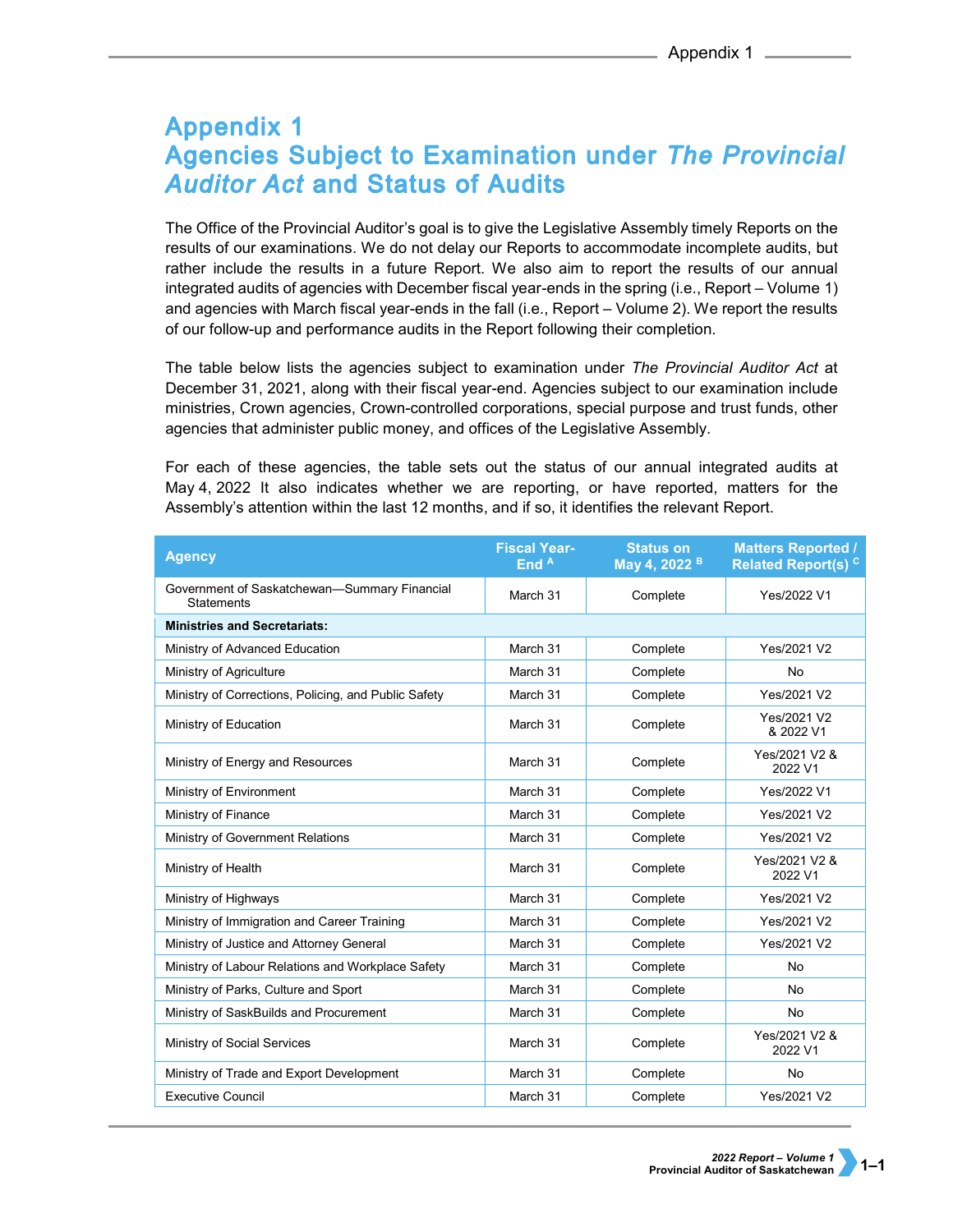## **Appendix 1** 2

| <b>Agency</b>                                                         | <b>Fiscal Year-</b><br>End A | <b>Status on</b><br>May 4, 2022 <sup>B</sup> | <b>Matters Reported /</b><br><b>Related Report(s)<sup>C</sup></b> |
|-----------------------------------------------------------------------|------------------------------|----------------------------------------------|-------------------------------------------------------------------|
| <b>Firearms Secretariat</b>                                           | March 31                     | Note 4                                       |                                                                   |
| <b>Public Service Commission</b>                                      | March 31                     | Complete                                     | Yes/2022 V1                                                       |
| <b>Crown Agencies:</b>                                                |                              |                                              |                                                                   |
| Agricultural Credit Corporation of Saskatchewan                       | March 31                     | Complete                                     | No                                                                |
| All Nations' Healing Hospital Inc.                                    | March 31                     | Complete                                     | Yes/2021 V2                                                       |
| Bethany Pioneer Village Inc.                                          | March 31                     | Complete                                     | No                                                                |
| Border-Line Housing Company (1975) Inc.                               | March 31                     | Complete                                     | No                                                                |
| <b>Carlton Trail College</b>                                          | June 30                      | Complete                                     | No                                                                |
| Century Plaza Condominium Corporation                                 | March 31                     | Complete                                     | No                                                                |
| Chinook School Division No. 211                                       | August 31                    | Complete                                     | No                                                                |
| Christ the Teacher Roman Catholic Separate School<br>Division No. 212 | August 31                    | Complete                                     | No                                                                |
| Circle Drive Special Care Home Inc.                                   | March 31                     | Complete                                     | No                                                                |
| <b>Community Initiatives Fund</b>                                     | March 31                     | Complete                                     | No                                                                |
| Conseil des Écoles Fransaskoises No. 310                              | August 31                    | Complete                                     | No                                                                |
| Creative Saskatchewan                                                 | March 31                     | Complete                                     | No                                                                |
| Creighton School Division No. 111                                     | August 31                    | Complete                                     | No                                                                |
| <b>Cumberland College</b>                                             | June 30                      | Complete                                     | No                                                                |
| Cupar and District Nursing Home Inc.                                  | March 31                     | Complete                                     | No                                                                |
| Duck Lake and District Nursing Home Inc.                              | March 31                     | Complete                                     | No                                                                |
| eHealth Saskatchewan                                                  | March 31                     | Complete                                     | Yes/2021 V2                                                       |
| Financial and Consumer Affairs Authority of<br>Saskatchewan           | March 31                     | Complete                                     | Yes/2022 V1                                                       |
| Foyer St. Joseph Nursing Home Inc.                                    | March 31                     | Complete                                     | No                                                                |
| Global Transportation Hub Authority, The                              | March 31                     | Complete                                     | No                                                                |
| Good Spirit School Division No. 204                                   | August 31                    | Complete                                     | No                                                                |
| Government House Foundation, The                                      | March 31                     | Complete                                     | No                                                                |
| <b>Great Plains College</b>                                           | June 30                      | Complete                                     | No                                                                |
| <b>Health Quality Council</b>                                         | March 31                     | Complete                                     | No                                                                |
| Health Shared Services Saskatchewan (3sHealth)                        | March 31                     | Complete                                     | Yes/2022 V1                                                       |
| Holy Family Roman Catholic Separate School Division<br>No. 140        | August 31                    | Complete                                     | No                                                                |
| Holy Trinity Roman Catholic Separate School Division<br>No. 22        | August 31                    | Complete                                     | No                                                                |
| Horizon School Division No. 205                                       | August 31                    | Complete                                     | Yes/2022 V1                                                       |
| Île-à-la Crosse School Division No. 112                               | August 31                    | Complete                                     | No                                                                |
| Innovation Saskatchewan                                               | March 31                     | Complete                                     | No                                                                |
| Jubilee Residences Inc.                                               | March 31                     | Complete                                     | No                                                                |
| Lakeview Pioneer Lodge Inc.                                           | March 31                     | Complete                                     | No                                                                |
| Law Reform Commission of Saskatchewan                                 | March 31                     | Complete                                     | No                                                                |
| Light of Christ Roman Catholic Separate School Division<br>No. 16     | August 31                    | Complete                                     | No                                                                |
| Living Sky School Division No. 202                                    | August 31                    | Complete                                     | No                                                                |
| Lloydminster Public School Division No. 99                            | August 31                    | Complete                                     | No                                                                |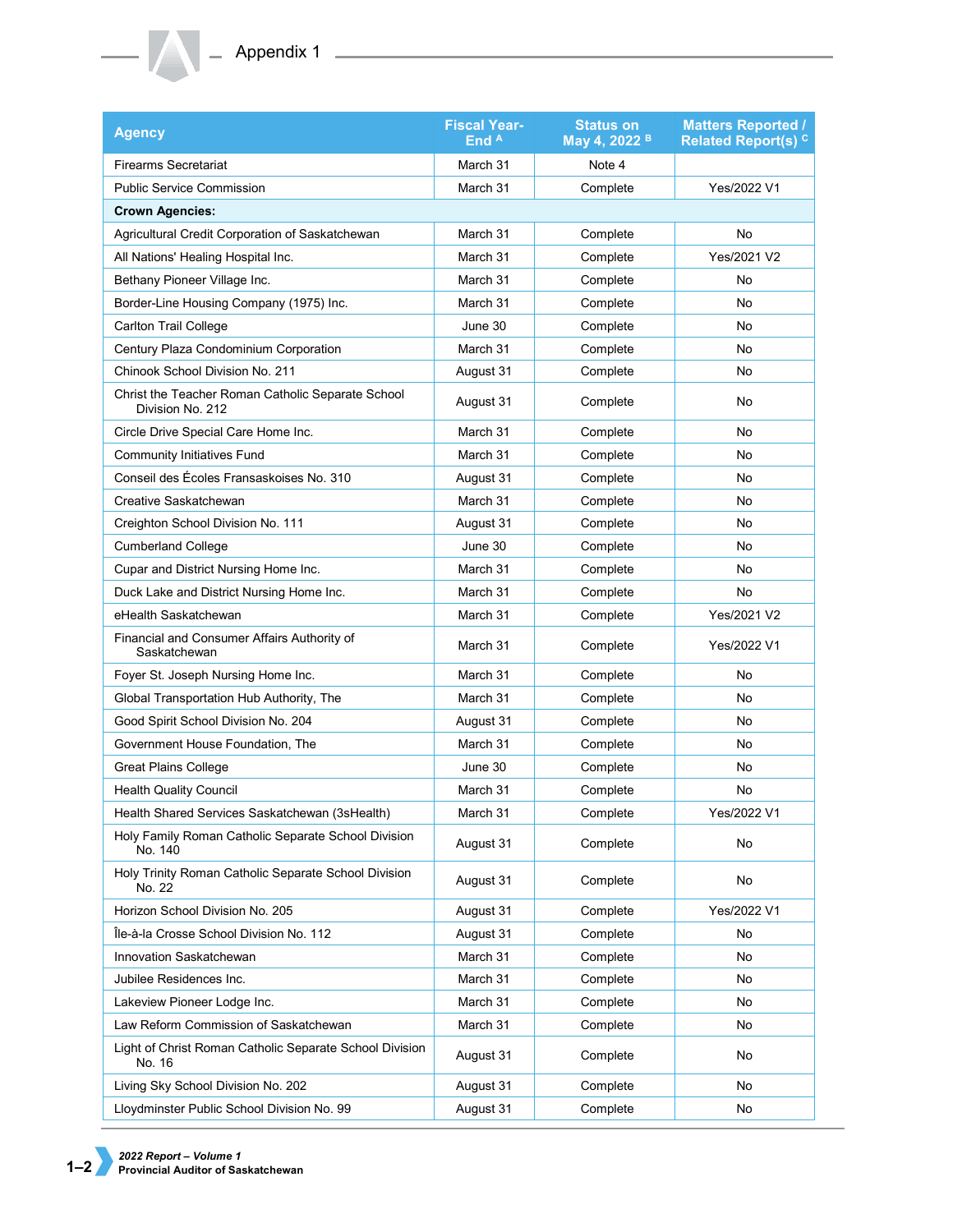| <b>Agency</b>                                                     | <b>Fiscal Year-</b><br>End A | <b>Status on</b><br>May 4, 2022 <sup>B</sup> | <b>Matters Reported /</b><br>Related Report(s) <sup>c</sup> |  |
|-------------------------------------------------------------------|------------------------------|----------------------------------------------|-------------------------------------------------------------|--|
| Lloydminster Roman Catholic Separate School Division<br>No. 89    | August 31                    | Complete                                     | No                                                          |  |
| Lumsden & District Heritage Home Inc.                             | March 31                     | Complete                                     | No                                                          |  |
| Lutheran Sunset Home of Saskatoon                                 | March 31                     | Complete                                     | No                                                          |  |
| Mennonite Nursing Homes Inc.                                      | March 31                     | Complete                                     | No                                                          |  |
| Métis Development Fund                                            | December 31                  | Complete                                     | No                                                          |  |
| Mont St. Joseph Home Inc.                                         | March 31                     | Complete                                     | No                                                          |  |
| Municipal Financing Corporation of Saskatchewan                   | December 31                  | Complete                                     | No                                                          |  |
| Municipal Potash Tax Sharing Administration Board                 | December 31                  | Complete                                     | No                                                          |  |
| North East School Division No. 200                                | August 31                    | Complete                                     | No                                                          |  |
| North West College                                                | June 30                      | Complete                                     | No                                                          |  |
| Northern Lights School Division No. 113                           | August 31                    | Complete                                     | Yes/2022 V1                                                 |  |
| Northlands College                                                | June 30                      | Complete                                     | Yes/2021 V2                                                 |  |
| Northwest School Division No. 203                                 | August 31                    | Complete                                     | No                                                          |  |
| Oliver Lodge                                                      | March 31                     | Complete                                     | No                                                          |  |
| <b>Operator Certification Board</b>                               | March 31                     | Complete                                     | No                                                          |  |
| <b>Parkland College</b>                                           | June 30                      | Complete                                     | No                                                          |  |
| Prairie Agricultural Machinery Institute                          | March 31                     | Complete                                     | Yes/2021 V2                                                 |  |
| Prairie South School Division No. 210                             | August 31                    | Complete                                     | Yes/2022 V1                                                 |  |
| Prairie Spirit School Division No. 206                            | August 31                    | Complete                                     | No                                                          |  |
| Prairie Valley School Division No. 208                            | August 31                    | Complete                                     | No                                                          |  |
| Prince Albert Roman Catholic Separate School Division<br>No. 6    | August 31                    | Complete                                     | No                                                          |  |
| Providence Place for Holistic Health Inc.                         | March 31                     | Complete                                     | No                                                          |  |
| Provincial Archives of Saskatchewan                               | March 31                     | Complete                                     | No                                                          |  |
| Provincial Capital Commission                                     | March 31                     | Complete                                     | Yes/2021 V2                                                 |  |
| Qu'Appelle Diocesan Housing Company                               | March 31                     | Complete                                     | No                                                          |  |
| Radville Marian Health Centre Inc.                                | March 31                     | Complete                                     | No                                                          |  |
| Raymore Community Health and Social Centre                        | March 31                     | Complete                                     | Yes/2021 V2                                                 |  |
| Regina Lutheran Housing Corporation                               | March 31                     | Complete                                     | No                                                          |  |
| Regina Roman Catholic Separate School Division No. 81             | August 31                    | Complete                                     | No                                                          |  |
| Regina School Division No. 4                                      | August 31                    | Complete                                     | Yes/2022 V1                                                 |  |
| Santa Maria Senior Citizens Home Inc.                             | March 31                     | Complete                                     | No                                                          |  |
| Saskatchewan Apprenticeship and Trade Certification<br>Commission | June 30                      | Complete                                     | No                                                          |  |
| Saskatchewan Arts Board, The                                      | March 31                     | Complete                                     | Yes/2021 V2                                                 |  |
| Saskatchewan Association of Health Organizations Inc.             | March 31                     | Complete                                     | No                                                          |  |
| Saskatchewan Cancer Agency                                        | March 31                     | Complete                                     | No                                                          |  |
| Saskatchewan Centre of the Arts                                   | March 31                     | Complete                                     | No                                                          |  |
| Saskatchewan Crop Insurance Corporation                           | March 31                     | Complete                                     | Yes/2021 V2                                                 |  |
| Saskatchewan Health Authority                                     | March 31                     | Complete                                     | Yes/2021 V2 &<br>2022 V1                                    |  |
| Saskatchewan Health Research Foundation                           | March 31                     | Complete                                     | No                                                          |  |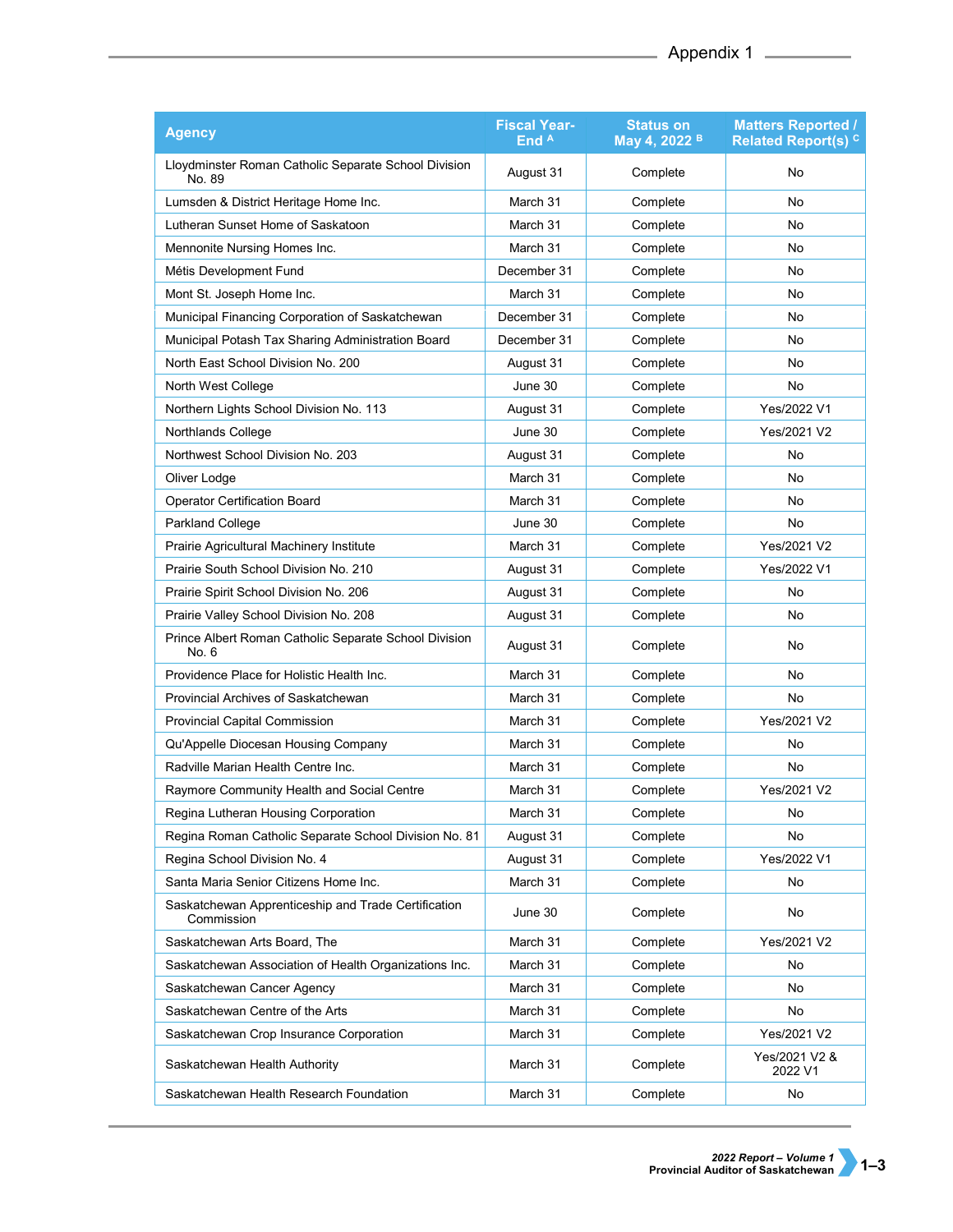| <b>Agency</b>                                                          | <b>Fiscal Year-</b><br>End $A$ | <b>Status on</b><br>May 4, 2022 B | <b>Matters Reported /</b><br><b>Related Report(s) <sup>C</sup></b> |  |
|------------------------------------------------------------------------|--------------------------------|-----------------------------------|--------------------------------------------------------------------|--|
| Saskatchewan Heritage Foundation                                       | March 31                       | Complete                          | No                                                                 |  |
| Saskatchewan Housing Corporation                                       | December 31                    | Complete                          | No                                                                 |  |
| Saskatchewan Impaired Driver Treatment Centre Board<br>of Governors    | March 31                       | Complete                          | No                                                                 |  |
| Saskatchewan Indian Gaming Authority Inc.                              | March 31                       | Complete                          | Yes/2021 V2                                                        |  |
| Saskatchewan Legal Aid Commission                                      | March 31                       | Complete                          | Yes/2021 V2                                                        |  |
| Saskatchewan Liquor and Gaming Authority                               | March 31                       | Complete                          | Yes/2021 V2 &<br>2022 V1                                           |  |
| Saskatchewan Lotteries Trust Fund for Sport, Culture<br>and Recreation | March 31                       | Complete                          | No                                                                 |  |
| Saskatchewan Polytechnic                                               | June 30                        | Complete<br>Yes/2021 V2           |                                                                    |  |
| Saskatchewan Public Safety Agency                                      | March 31                       | Complete                          | Yes/2021 V2                                                        |  |
| Saskatchewan Research Council                                          | March 31                       | Complete                          | No                                                                 |  |
| Saskatchewan Rivers School Division No. 119                            | August 31                      | Complete                          | No                                                                 |  |
| Saskatoon Convalescent Home                                            | March 31                       | Complete                          | No                                                                 |  |
| Saskatoon School Division No. 13                                       | August 31                      | Complete                          | Yes/2022 V1                                                        |  |
| SaskBuilds Corporation                                                 | March 31                       | Complete                          | No                                                                 |  |
| Sherbrooke Community Society Inc.                                      | March 31                       | Complete                          | No                                                                 |  |
| SLGA Holding Inc.                                                      | March 31                       | Complete                          | No                                                                 |  |
| <b>SLGA Retail Inc.</b>                                                | March 31                       | Complete                          | No                                                                 |  |
| Société Joseph Breton Inc.                                             | March 31                       | Complete                          | No                                                                 |  |
| South East Cornerstone School Division No. 209                         | August 31                      | Complete                          | No                                                                 |  |
| Southeast College                                                      | June 30                        | Complete                          | No                                                                 |  |
| Spruce Manor Special Care Home Inc.                                    | March 31                       | Complete                          | No                                                                 |  |
| St. Ann's Senior Citizens Village Corporation                          | March 31                       | Complete                          | No                                                                 |  |
| St. Anthony's Hospital                                                 | March 31                       | Complete                          | No                                                                 |  |
| St. Joseph's Home for the Aged                                         | March 31                       | Complete                          | No                                                                 |  |
| St. Joseph's Hospital (Grey Nuns) Gravelbourg                          | March 31                       | Complete                          | No                                                                 |  |
| St. Joseph's Hospital of Estevan                                       | March 31                       | Complete                          | No                                                                 |  |
| St. Joseph's Integrated Health Centre Macklin                          | March 31                       | Complete                          | No                                                                 |  |
| St. Paul Lutheran Home of Melville                                     | March 31                       | Complete                          | No                                                                 |  |
| St. Paul's Roman Catholic Separate School<br>Division No. 20           | August 31                      | Complete                          | Yes/2022 V1                                                        |  |
| St. Paul's (Grey Nuns) of Saskatoon                                    | March 31                       | Note 1                            |                                                                    |  |
| St. Peter's Hospital                                                   | March 31                       | Complete                          | No                                                                 |  |
| Strasbourg and District Health Centre                                  | March 31                       | Complete                          | No                                                                 |  |
| Sun West School Division No. 207                                       | August 31                      | Complete                          | Yes/2022 V1                                                        |  |
| Sunnyside Adventist Care Centre                                        | March 31                       | Complete                          | No                                                                 |  |
| TecMark International Commercialization Inc.                           | March 31                       | Note 1                            |                                                                    |  |
| The Salvation Army-William Booth Special Care Home                     | March 31                       | Complete                          | No                                                                 |  |
| Tourism Saskatchewan                                                   | March 31                       | Complete                          | No                                                                 |  |
| Warman Mennonite Special Care Home Inc.                                | March 31                       | Complete                          | No                                                                 |  |
| <b>Water Security Agency</b>                                           | March 31                       | Complete                          | Yes/2021 V2                                                        |  |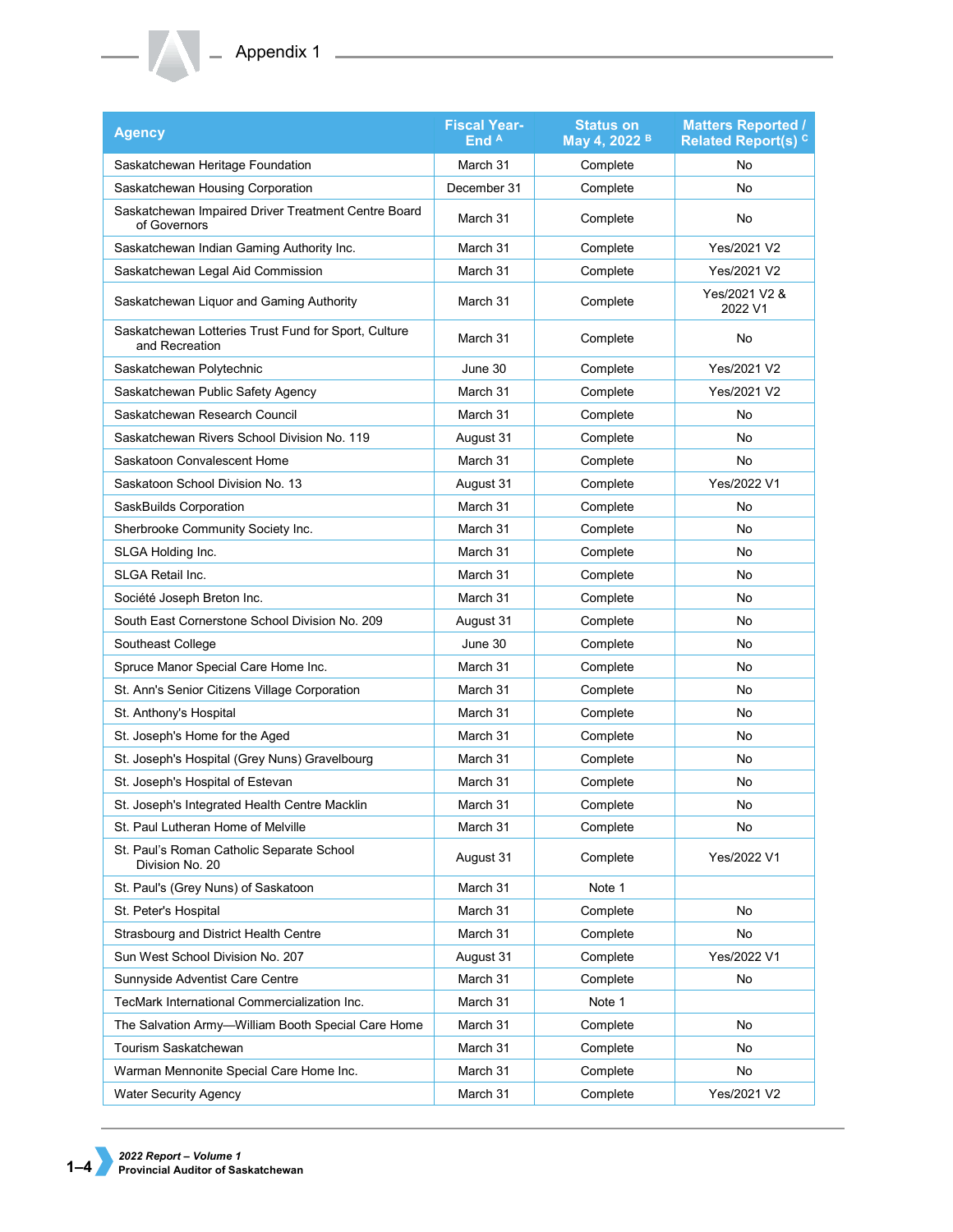| <b>Agency</b>                                                    | <b>Fiscal Year-</b><br>End A | <b>Status on</b><br>May 4, 2022 <sup>B</sup> | <b>Matters Reported /</b><br><b>Related Report(s) C</b> |
|------------------------------------------------------------------|------------------------------|----------------------------------------------|---------------------------------------------------------|
| Western Development Museum                                       | March 31                     | Complete                                     | Yes/2021 V2                                             |
| Workers' Compensation Board                                      | December 31                  | Complete                                     | Yes/2022 V1                                             |
| <b>CIC Crown Corporations and related agencies:</b>              |                              |                                              |                                                         |
| 101069101 Saskatchewan Ltd.                                      | March 31                     | Note 1                                       |                                                         |
| Avonlea Holding, Inc.                                            | March 31                     | Note 1                                       |                                                         |
| Battleford International, Inc.                                   | March 31                     | Note 1                                       |                                                         |
| <b>Bayhurst Energy Services Corporation</b>                      | March 31                     | Note 1                                       |                                                         |
| <b>Bayhurst Gas Limited</b>                                      | March 31                     | Note 1                                       |                                                         |
| BG Storage Inc.                                                  | March 31                     | Note 1                                       |                                                         |
| Bruno Holdings Inc.                                              | March 31                     | Note 1                                       |                                                         |
| CIC Asset Management Inc.                                        | March 31                     | Complete                                     | No                                                      |
| Coachman Insurance Company                                       | December 31                  | Complete                                     | No                                                      |
| Crown Investments Corporation of Saskatchewan                    | March 31                     | Complete                                     | No                                                      |
| DirectWest Canada Inc.                                           | March 31                     | Note 1                                       |                                                         |
| DirectWest Corporation                                           | March 31                     | Complete                                     | <b>No</b>                                               |
| Manalta Investment Company Ltd.                                  | March 31                     | Note 1                                       |                                                         |
| Many Islands Pipe Lines (Canada) Limited                         | March 31                     | Note 1                                       |                                                         |
| Nokomis Holding, Inc.                                            | March 31                     | Note 1                                       |                                                         |
| Northpoint Energy Solutions Inc.                                 | March 31                     | Complete                                     | No                                                      |
| Qu'Appelle Holding, Inc.                                         | March 31                     | Note 1                                       |                                                         |
| Saskatchewan Auto Fund                                           | March 31                     | Complete                                     | No                                                      |
| Saskatchewan First Call Corporation                              | March 31                     | Note 1                                       |                                                         |
| Saskatchewan Gaming Corporation                                  | March 31                     | Complete                                     | Yes/2021 V2                                             |
| Saskatchewan Government Insurance                                | March 31                     | Complete                                     | Yes/2022 V1                                             |
| Saskatchewan Opportunities Corporation                           | March 31                     | Complete                                     | No                                                      |
| Saskatchewan Power Corporation                                   | March 31                     | Complete                                     | Yes/2022 V1                                             |
| Saskatchewan Telecommunications                                  | March 31                     | Complete                                     | No                                                      |
| Saskatchewan Telecommunications Holding Corporation              | March 31                     | Complete                                     | <b>No</b>                                               |
| Saskatchewan Telecommunications International, Inc.              | March 31                     | Complete                                     | No                                                      |
| Saskatchewan Telecommunications International<br>(Tanzania) Ltd. | March 31                     | Note 1                                       |                                                         |
| Saskatchewan Water Corporation                                   | March 31                     | Complete                                     | No                                                      |
| SaskEnergy Incorporated                                          | March 31                     | Complete                                     | Yes/2022 V1                                             |
| SaskTel International Consulting, Inc.                           | March 31                     | Note 1                                       |                                                         |
| SaskTel Investments, Inc.                                        | March 31                     | Note 1                                       |                                                         |
| SecurTek Monitoring Solutions, Inc.                              | March 31                     | Complete                                     | No                                                      |
| SGC Holdings, Inc.                                               | March 31                     | Complete                                     | No                                                      |
| SGI CANADA Insurance Services Ltd.                               | December 31                  | Complete                                     | No                                                      |
| Shellbrook Holding, Inc.                                         | March 31                     | Note 1                                       |                                                         |
| <b>TransGas Limited</b>                                          | March 31                     | Note 1                                       |                                                         |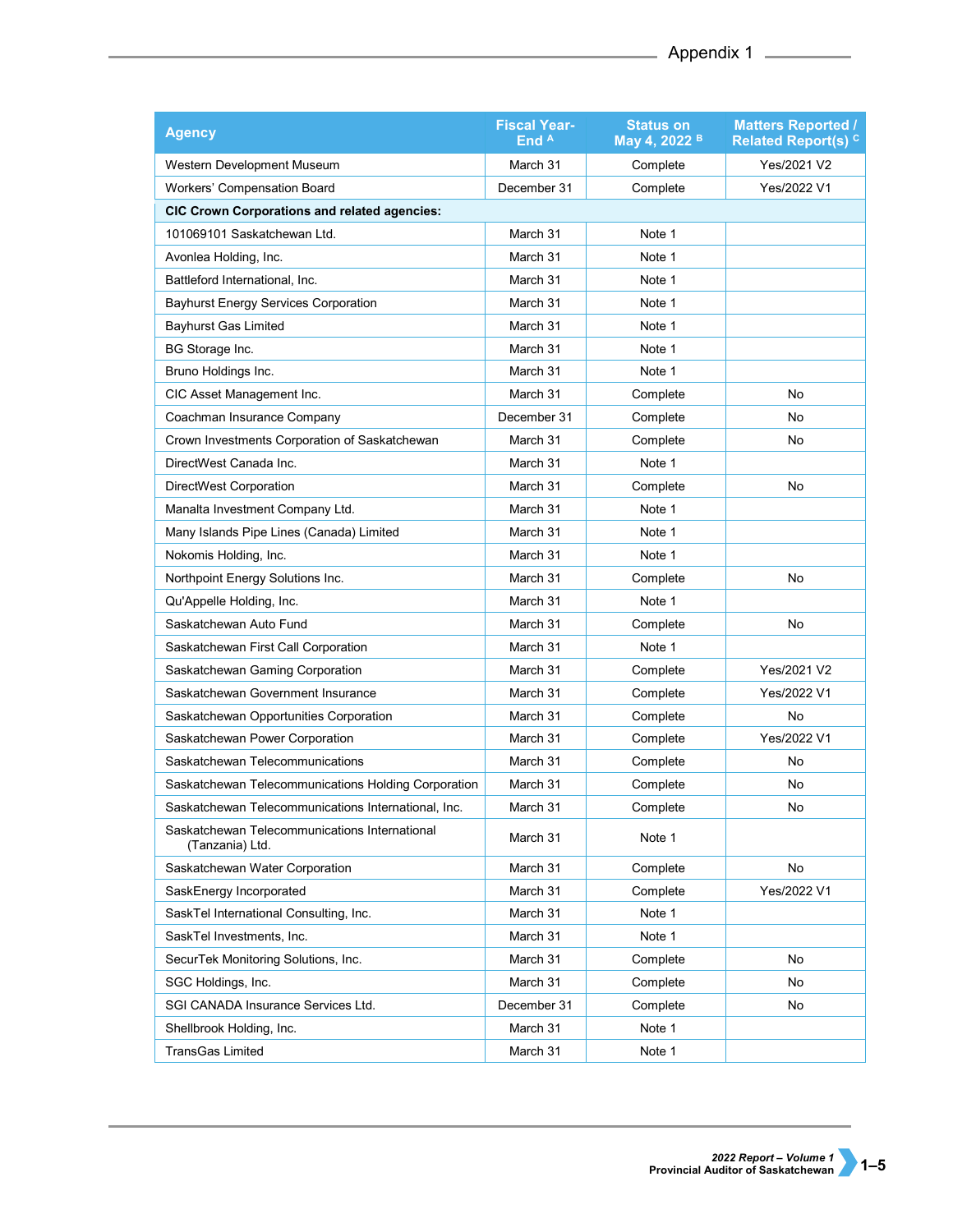| <b>Agency</b>                                                                            | <b>Fiscal Year-</b><br>End $A$ | <b>Status on</b><br>May 4, 2022 <sup>B</sup> | <b>Matters Reported /</b><br><b>Related Report(s)<sup>c</sup></b> |
|------------------------------------------------------------------------------------------|--------------------------------|----------------------------------------------|-------------------------------------------------------------------|
| Special purpose and trust funds including pension and benefit plans:                     |                                |                                              |                                                                   |
| <b>Capital Pension Plan</b>                                                              | March 31                       | Complete                                     | No                                                                |
| <b>Commercial Revolving Fund</b>                                                         | March 31                       | Complete                                     | No                                                                |
| Correctional Facilities Industries Revolving Fund                                        | March 31                       | Complete                                     | No                                                                |
| Criminal Property Forfeiture Fund                                                        | March 31                       | Complete                                     | No                                                                |
| Crop Reinsurance Fund of Saskatchewan                                                    | March 31                       | Complete                                     | No                                                                |
| Doukhobors of Canada C.C.U.B. Trust Fund                                                 | May 31                         | Complete                                     | No                                                                |
| <b>Extended Health Care Plan</b>                                                         | December 31                    | Complete                                     | No                                                                |
| Extended Health Care Plan for Certain Other Employees                                    | December 31                    | Complete                                     | No                                                                |
| Extended Health Care Plan for Certain Other Retired<br>Employees                         | December 31                    | Complete                                     | No                                                                |
| Extended Health Care Plan for Retired Employees                                          | December 31                    | Complete                                     | No                                                                |
| Fish and Wildlife Development Fund                                                       | March 31                       | Complete                                     | No                                                                |
| <b>General Revenue Fund</b>                                                              | March 31                       | Note 2                                       |                                                                   |
| Health Shared Services Saskatchewan Core Dental Plan                                     | December 31                    | Delayed                                      |                                                                   |
| Health Shared Services Saskatchewan Disability Income<br>Plan - CUPE                     | December 31                    | Delayed                                      |                                                                   |
| Health Shared Services Saskatchewan Disability Income<br>$Plan - SEIU$                   | December 31                    | Delayed                                      |                                                                   |
| Health Shared Services Saskatchewan Disability Income<br>Plan - General                  | December 31                    | Delayed                                      |                                                                   |
| Health Shared Services Saskatchewan Disability Income<br>$Plan-SUN$                      | December 31                    | Delayed                                      |                                                                   |
| Health Shared Services Saskatchewan Group Life<br>Insurance Plan                         | December 31                    | Delayed                                      |                                                                   |
| Health Shared Services Saskatchewan In-Scope<br>Extended Health/Enhanced Dental Plan     | December 31                    | Delayed                                      |                                                                   |
| Health Shared Services Saskatchewan Out-of-Scope<br>Extended Health/Enhanced Dental Plan | December 31                    | Delayed                                      |                                                                   |
| Health Shared Services Saskatchewan Out-of-Scope<br>Flexible Health/Spending Plan        | December 31                    | Delayed                                      |                                                                   |
| Impacted Sites Fund                                                                      | March 31                       | Complete                                     | No                                                                |
| Institutional Control Monitoring and Maintenance Fund                                    | March 31                       | Complete                                     | No                                                                |
| Institutional Control Unforeseen Events Fund                                             | March 31                       | Complete                                     | No                                                                |
| Judges of the Provincial Court Superannuation Plan                                       | March 31                       | Complete                                     | No                                                                |
| Liquor Board Superannuation Plan                                                         | December 31                    | Complete                                     | No                                                                |
| <b>Livestock Services Revolving Fund</b>                                                 | March 31                       | Note 3                                       |                                                                   |
| Municipal Employees' Pension Commission                                                  | December 31                    | Complete                                     | No                                                                |
| Northern Municipal Trust Account                                                         | December 31                    | Delayed                                      | Yes/2021 V2                                                       |
| Oil and Gas Orphan Fund                                                                  | March 31                       | Complete                                     | No                                                                |
| Pension Plan for the Non-Teaching Employees of the<br>Saskatoon School Division No. 13   | December 31                    | Delayed                                      |                                                                   |
| Power Corporation Superannuation Plan                                                    | December 31                    | Complete                                     | No                                                                |
| <b>Provincial Mediation Board Trust Accounts</b>                                         | March 31                       | Complete                                     | No                                                                |
| Public Employees Benefits Agency Revolving Fund                                          | March 31                       | Complete                                     | No                                                                |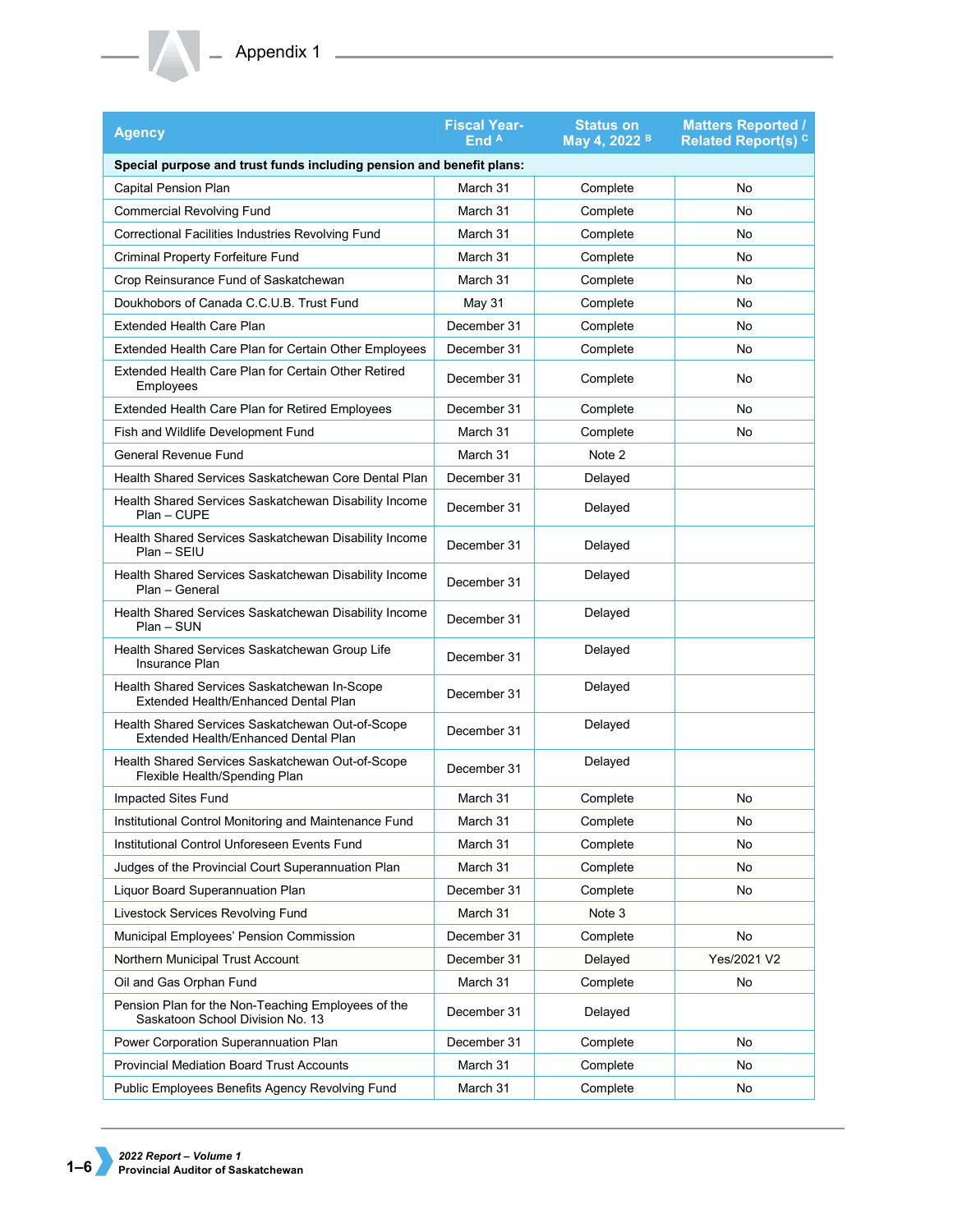| <b>Agency</b>                                                                                                                | <b>Fiscal Year-</b><br>End A | <b>Status on</b><br>May 4, 2022 <sup>B</sup> | <b>Matters Reported /</b><br>Related Report(s) <sup>c</sup> |
|------------------------------------------------------------------------------------------------------------------------------|------------------------------|----------------------------------------------|-------------------------------------------------------------|
| Public Employees Deferred Salary Leave Fund                                                                                  | December 31                  | Complete                                     | No                                                          |
| Public Employees Dental Fund                                                                                                 | December 31                  | Complete                                     | <b>No</b>                                                   |
| Public Employees Disability Income Fund                                                                                      | December 31                  | Complete                                     | <b>No</b>                                                   |
| Public Employees Group Life Insurance Fund                                                                                   | December 31                  | Complete                                     | No                                                          |
| Public Employees Pension Plan                                                                                                | March 31                     | Complete                                     | No                                                          |
| Public Service Superannuation Plan                                                                                           | March 31                     | Complete                                     | No                                                          |
| Public Guardian and Trustee of Saskatchewan                                                                                  | March 31                     | Complete                                     | Yes/2021 V2                                                 |
| Queen's Printer Revolving Fund                                                                                               | March 31                     | Complete                                     | No                                                          |
| Residential Tenancies, Office of—Director's Trust<br>Account                                                                 | March 31                     | Complete                                     | No                                                          |
| Sask 911 Account                                                                                                             | March 31                     | Complete                                     | No                                                          |
| Saskatchewan Agricultural Stabilization Fund                                                                                 | March 31                     | Complete                                     | No                                                          |
| Saskatchewan Government Insurance Service<br><b>Recognition Plan</b>                                                         | December 31                  | Complete                                     | No                                                          |
| Saskatchewan Government Insurance Superannuation<br>Plan                                                                     | December 31                  | Complete                                     | No                                                          |
| Saskatchewan Pension Annuity Fund                                                                                            | March 31                     | Complete                                     | No                                                          |
| Saskatchewan Pension Plan                                                                                                    | December 31                  | Complete                                     | No                                                          |
| Saskatchewan Power Corporation Designated Employee<br>Benefit Plan                                                           | December 31                  | Complete                                     | No                                                          |
| Saskatchewan Power Corporation Severance Pay<br><b>Credits Plan</b>                                                          | December 31                  | Complete                                     | No                                                          |
| Saskatchewan Power Corporation Supplementary<br>Superannuation Plan                                                          | December 31                  | Complete                                     | No                                                          |
| Saskatchewan Research Council Employees' Pension<br>Plan                                                                     | December 31                  | Complete                                     | No                                                          |
| Saskatchewan Snowmobile Fund                                                                                                 | March 31                     | Complete                                     | <b>No</b>                                                   |
| Saskatchewan Student Aid Fund                                                                                                | March 31                     | Complete                                     | No                                                          |
| Saskatchewan Professional Teachers Regulatory Board                                                                          | August 31                    | Complete                                     | No                                                          |
| Saskatchewan Technology Fund                                                                                                 | March 31                     | Note 3                                       |                                                             |
| Saskatchewan Telecommunications Pension Plan                                                                                 | March 31                     | Complete                                     | No                                                          |
| Saskatchewan Water Corporation Retirement Allowance<br>Plan                                                                  | December 31                  | Complete                                     | No                                                          |
| SaskEnergy Retiring Allowance Plan                                                                                           | December 31                  | Complete                                     | No                                                          |
| School Division Tax Loss Compensation Fund                                                                                   | March 31                     | Complete                                     | No                                                          |
| Social Services Central Trust Account                                                                                        | March 31                     | Complete                                     | No                                                          |
| Social Services Valley View Centre Grants and<br>Donations Trust Account and Institutional Collective<br><b>Benefit Fund</b> | March 31                     | Complete                                     | No                                                          |
| Social Services Valley View Centre Residents' Trust<br>Account                                                               | March 31                     | Complete                                     | No                                                          |
| Staff Pension Plan for Employees of the Saskatchewan<br>Legal Aid Commission                                                 | December 31                  | Complete                                     | No                                                          |
| Teachers' Dental Plan                                                                                                        | December 31                  | Complete                                     | No                                                          |
| Teachers' Disability Plan                                                                                                    | June 30                      | Complete                                     | No                                                          |
| Teachers' Group Life Plan                                                                                                    | August 31                    | Complete                                     | No                                                          |